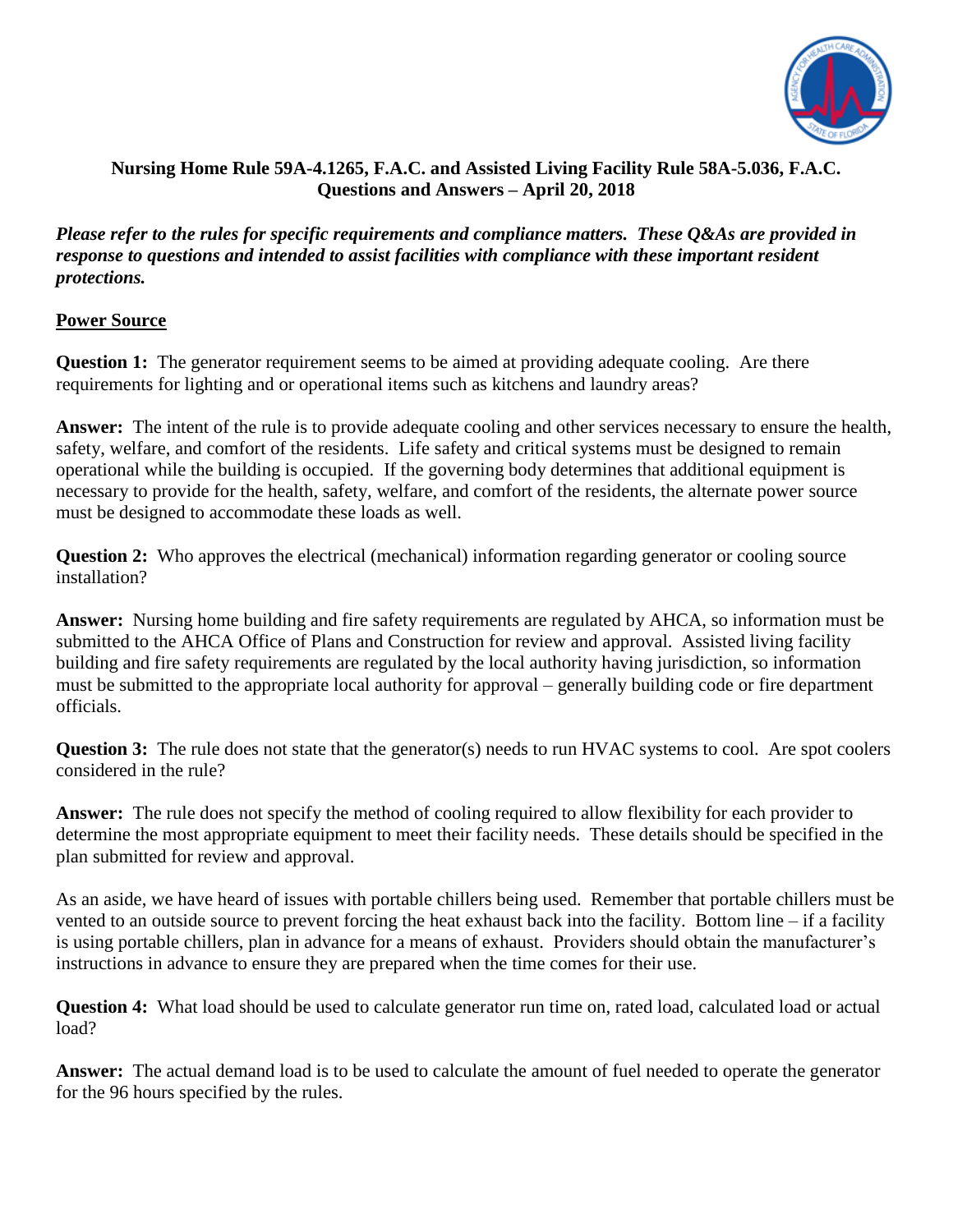## **Climate Controlled Space**

**Question 5:** What is meant by *net square feet per resident*?

**Answer:** Net square feet refers to occupiable space where temperatures are maintained in accordance with the rule, excluding accessory areas such as stairs, closets, restrooms, and mechanical rooms..

**Question 6:** In square foot space requirements do you need to include space for egress in the calculations?

**Answer:** The areas must conform with life safety requirements. This includes providing the required number of exits from the area, the required exit widths, and the required width of exit access (aisles) formed by furniture. It is not necessary to deduct area for the purpose of providing the required exit access (aisles), but the plan should demonstrate the ability to arrange furniture in a manner that provides code compliant egress.

**Question 7:** If a nursing home is on a campus with an assisted living facility (under common ownership), and their plan is to move the nursing home residents to a shared space in the assisted living facility, is the ALF space required to meet all code requirements applicable to SNF (FBC Section 450)?

**Answer:** Although the space does not have to be modified to meet different building code requirements, nursing home residents must have no less than 30 net square feet per resident. At all times, the health, safety, welfare, and comfort of the residents, must be maintained as required by this rule in all areas of the building where nursing home residents are relocated.

**Question 8:** For the purposes of sharing resources, what would be considered a *single campus* under *common ownership*?

**Answer:** This provision relates to facilities located on a single campus (property that is adjacent or connected) who have common ownership (the licensed entity has common ownership).

### **Fuel**

**Question 9:** In order to meet the 96 hour fuel provision can the requirement be through an added above ground tank?

**Answer:** The rule does not require a specific fuel storage method to allow flexibility for each provider to determine the most appropriate method to meet their facility needs. These details should be specified in the plan submitted for review and approval.

**Question 10:** Ninety-six hours of fuel must be secured once a state of emergency has been declared and the facility's primary power delivery may be impacted. What is the trigger for determining an event that may impact primary power? At what point does the ALF have to acquire the additional fuel to equal 96 hours?

**Answer:** Depending on the specific situation that results in a declared state of emergency, the facility administration must reasonably determine if such a situation may potentially impact the facility's primary power. The expectation would be that facilities acquire the additional fuel once a state of emergency has been declared.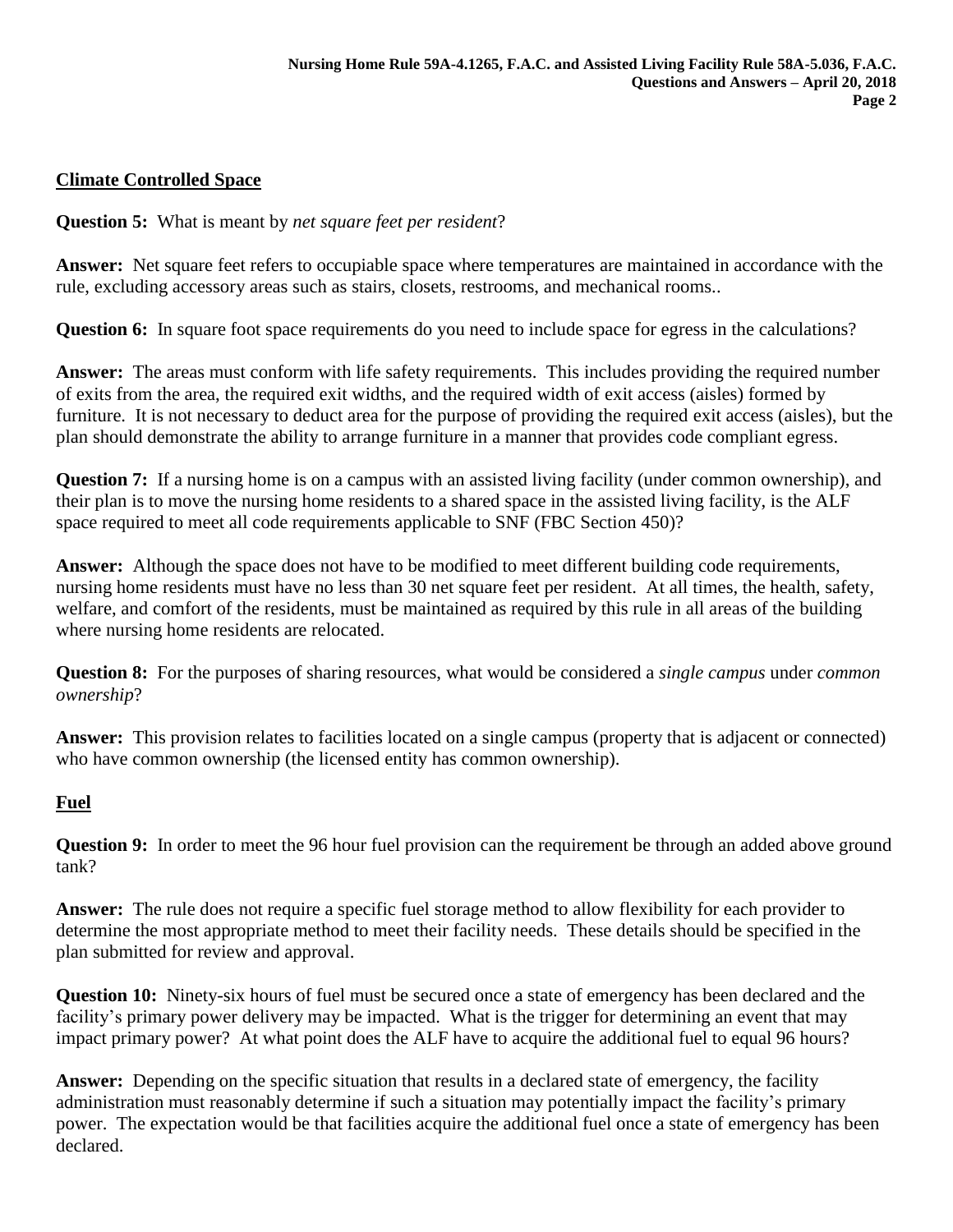**Question 11:** What is meant by the phrase *declared state of emergency*?

**Answer:** A declared state of emergency refers to a state of emergency declared by executive order or proclamation of the Governor, pursuant to Section 252.36, F.S.

**Question 12:** What is meant by the phrase an event that "may impact primary power delivery"?

**Answer:** The phrase "may impact primary power delivery" is meant to distinguish from emergency events that would not typically be associated with loss of electrical power, such as a chemical spill or active shooter event. (This would be consistent with the potential hazards described in the "Hazard Analysis" section of the facility's overall CEMP.)

## **Emergency Power Plans**

**Question 13:** Are there any specific items that the consumer-friendly version of the emergency power plan must have when submitted to AHCA?

**Answer:** The Agency has developed a format for submitting a consumer friendly summary of the emergency power plan, which can be accessed online at [http://ahca.myflorida.com/MCHQ/Emergency\\_Activities/EPP.shtml](http://ahca.myflorida.com/MCHQ/Emergency_Activities/EPP.shtml)

**Question 14:** The rules require that residents or their legal representatives must be notified after final implementation. Please confirm if final implementation is based on the State Fire Marshal review; or once the facility has finalized all their steps and awaiting the State Fire Marshal.

**Answer:** The notice is required upon final implementation of the plan by the facility following review by the State Fire Marshal or the Agency's Office of Plans and Construction.

**Question 15:** What is the deadline for a nursing home or ALF to submit revisions to a proposed plan after receiving notification from the local emergency management agency that the plan must be revised?

**Answer:** The nursing home rule requires the facility to respond within 10 days to deficiencies noted by the local emergency management agency; the assisted living rule does not include a specific deadline. Assisted living facilities are expected to act promptly to resolve any deficiencies. Efforts must be documented and unnecessary delays by the facility may impact eligibility for an implementation extension beyond June 1, 2018.

**Question 16:** There is no defined review timeline for local emergency management review of plans; however facilities are expected to have generators implemented within 60 days. If all plans received on 45th day – there is very little time for review/comment, particularly if permits are required if it is expected that reviews will be completed within the 60 day implementation period. Is it expected that the plan reviews and approvals be completed prior to implementation?

**Answer:** The rule describes plan reviews and approvals prior to implementation. If implementation is delayed due to regulatory approval processes, the provider may request an extension.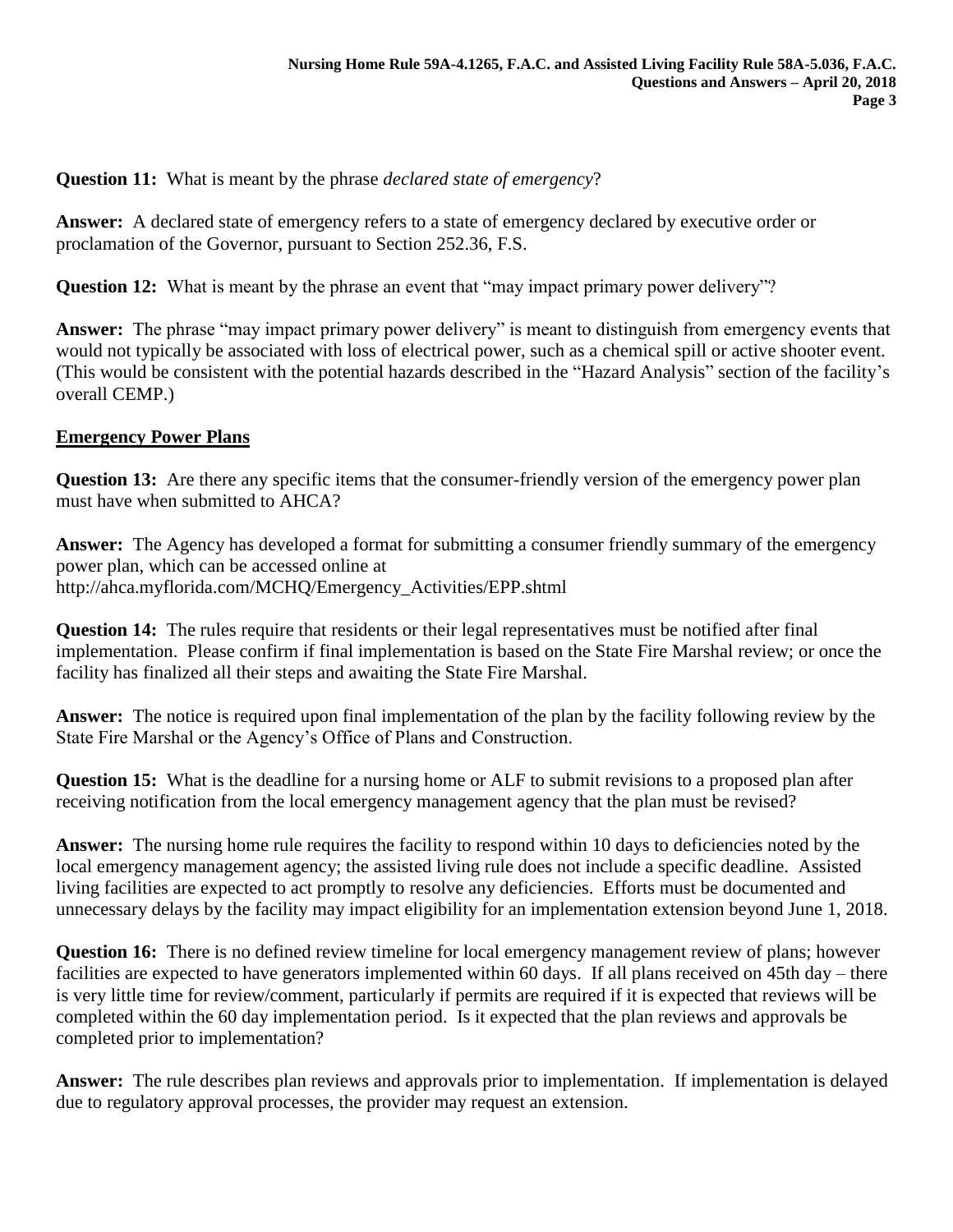**Question 17:** Must the Emergency Power Plan (EPP) be submitted annually after initial approval?

**Answer:** The Emergency Power Plan rules address initial submission of the plan for approval, but clarify that these plans are part of each facility's Comprehensive Emergency Management Plan (CEMP). Therefore, the EPP would be submitted annually hereafter as an addendum to the CEMP whenever the CEMP is submitted for review and approval.

**Question 18:** Is any action required if a facility already meets the requirements of the rule?

**Answer:** Many facilities have already taken steps to protect their residents and are in compliance with this rule. Such facilities must submit their plan in accordance with the rule to confirm compliance and will be acknowledged for their proactive implementation. Plans previously approved under the Emergency Rules published in September, 2017 do not require resubmission unless changes occur. Providers whose plans were previously approved under the emergency rules will need to submit a consumer-friendly summary of the emergency power plan to the Agency. The recommended format for submitting a consumer friendly summary of the emergency power plan can be accessed online at:

http://ahca.myflorida.com/MCHQ/Emergency\_Activities/EPP.shtml

# **Facility Policies**

**Question 19:** The portion of the written policies describing the procedures for monitoring residents for signs of heat related injury is required to be a part of the emergency environmental control plan submitted to the local emergency management agency when a portion of the building will be cooled. Will these policies be required if the operator elects to provide cooling for the entire facility rather than only a portion?

**Answer:** The rule does not require the written policy if the entire facility is cooled, however, facilities are always required to protect the residents in their care.

**Question 20:** Must the policies and procedures for monitoring heat related injury be submitted with the plans for approval or can they solely be kept at the facility for inspection?

**Answer:** Details that must be included in the Emergency Environmental Control Plan are outlined in Rule 58A-5.036(1), F.A.C. for assisted living facilities and Rule 59A-4.1265(1), F.A.C. for nursing homes. In addition, local emergency management agencies may request additional information in order to demonstrate compliance with these requirements.

### **New Facilities**

**Question 21:** For providers seeking a license, plans must be submitted before a license may be granted. Another section of the rule requires facilities to notify residents within 5 business days that the plan has been submitted to the local emergency management agency. Must an applicant for licensure submit a plan prior to being licensed?

**Answer:** Yes, the rule requires new facilities to submit and implement plans prior to licensure.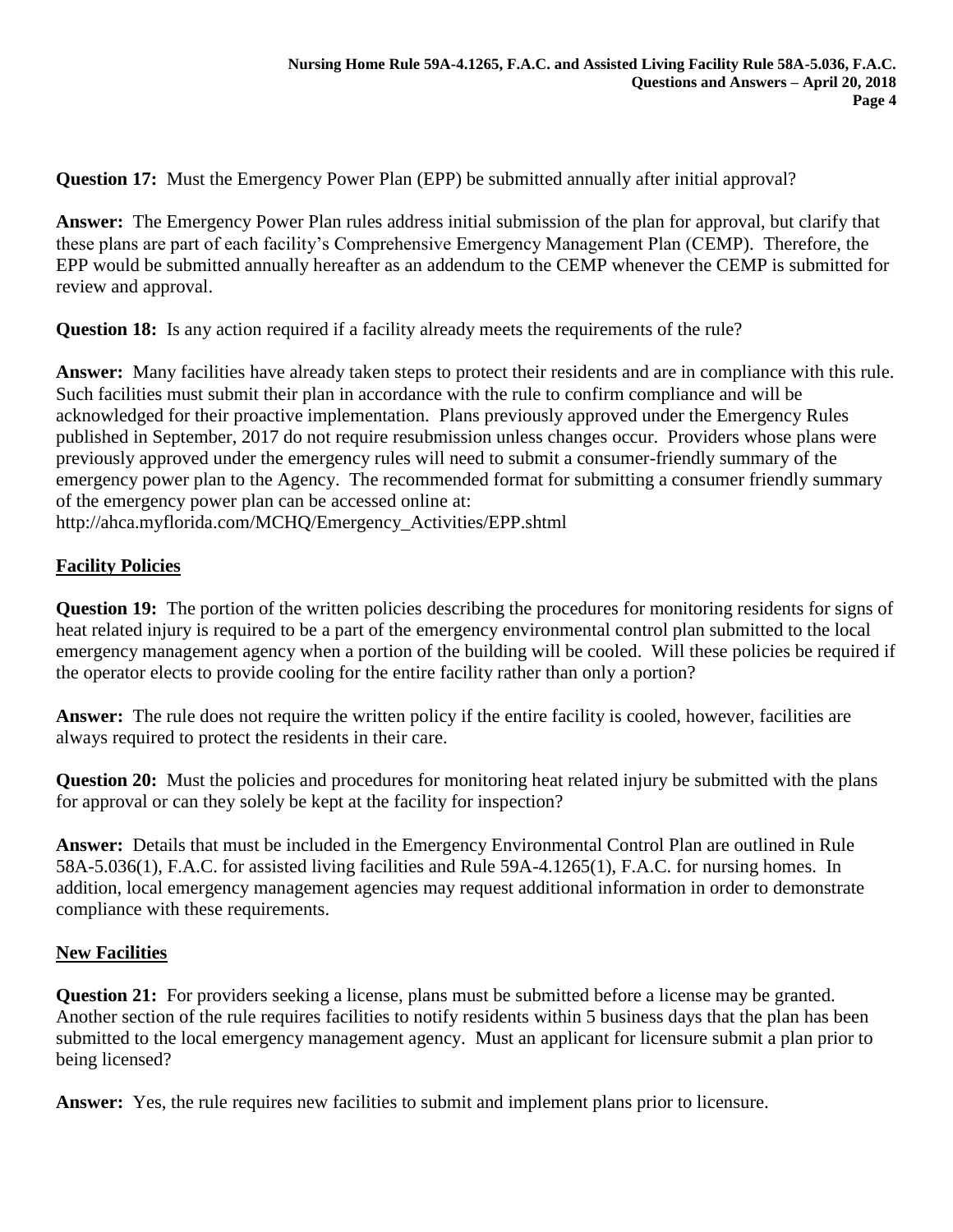## **Carbon Monoxide Detectors for Assisted Living Facilities**

**Question 22:** What, if any, details are required concerning the carbon monoxide (CO) alarm?

**Answer:** The rule does not provide specific requirements other than the need for all ALFs to have a carbon monoxide detector. For further guidance you may refer to Section 553.885, Florida Statutes, or contact your local authority having jurisdiction. Assisted living facilities must take precautions to assure resident safety at all times.

#### **Extensions of Deadlines**

**Question 23:** How do I find out if a facility is in an *evacuation zone*?

**Answer:** For planning purposes, the evacuation zones equate to the hurricane evacuation zones identified by each county (typically titled zones A, B, C, D, E and F). Information about county evacuation zones are available at [https://www.floridadisaster.org/info.](https://www.floridadisaster.org/info) Providers can determine if they are in an evacuation zone by clicking on "Know Your Zone" and entering the facility address. (This would be consistent with the potential hazards described in the "Hazard Analysis" section of the facility's overall CEMP.)

**Question 24:** Should the EPP submitted to the Local EOC address extensions beyond 6/1?

**Answer:** The EPP submitted to the local emergency management agency should include a timeline by which the facility plans to fully implement the emergency power plan.

**Question 25:** Will there be a formal process to have extensions granted? If not, will the Agency be providing guidance as to what they would like to accompany any request for an extension?

**Answer:** Providers may request an extension up to January 1, 2019 and the request can be made in the form of a letter or e-mail. Extension requests must show delays are caused by necessary construction, delivery of ordered equipment, zoning or other regulatory approval processes. The request must demonstrate how arrangements have been made pending full implementation of its plan that provides the residents with an area or areas to congregate that meets the safe indoor air temperature requirements for a minimum of ninety-six (96) hours. Requests for extension can be submitted via mail or email to the following addresses:

| <b>Assisted Living Facilities</b>     | Nursing Homes                         |
|---------------------------------------|---------------------------------------|
| Assisted Living Unit                  | Long Term Care Services Unit          |
| Agency for Health Care Administration | Agency for Health Care Administration |
| 2727 Mahan Drive, MS #30              | 2727 Mahan Drive, MS #33              |
| Tallahassee, FL 32308                 | Tallahassee, FL 32308                 |
| ALF_EmergencyRule@ahca.myflorida.com  | NH_EmergencyRule@ahca.myflorida.com   |

Assisted living facilities shall notify the Agency that they will utilize the extension and keep the Agency apprised of progress on a quarterly basis to ensure there are no unnecessary delays.

Nursing homes granted an extension must keep the Agency apprised of progress on a monthly basis to ensure there are no unnecessary delays.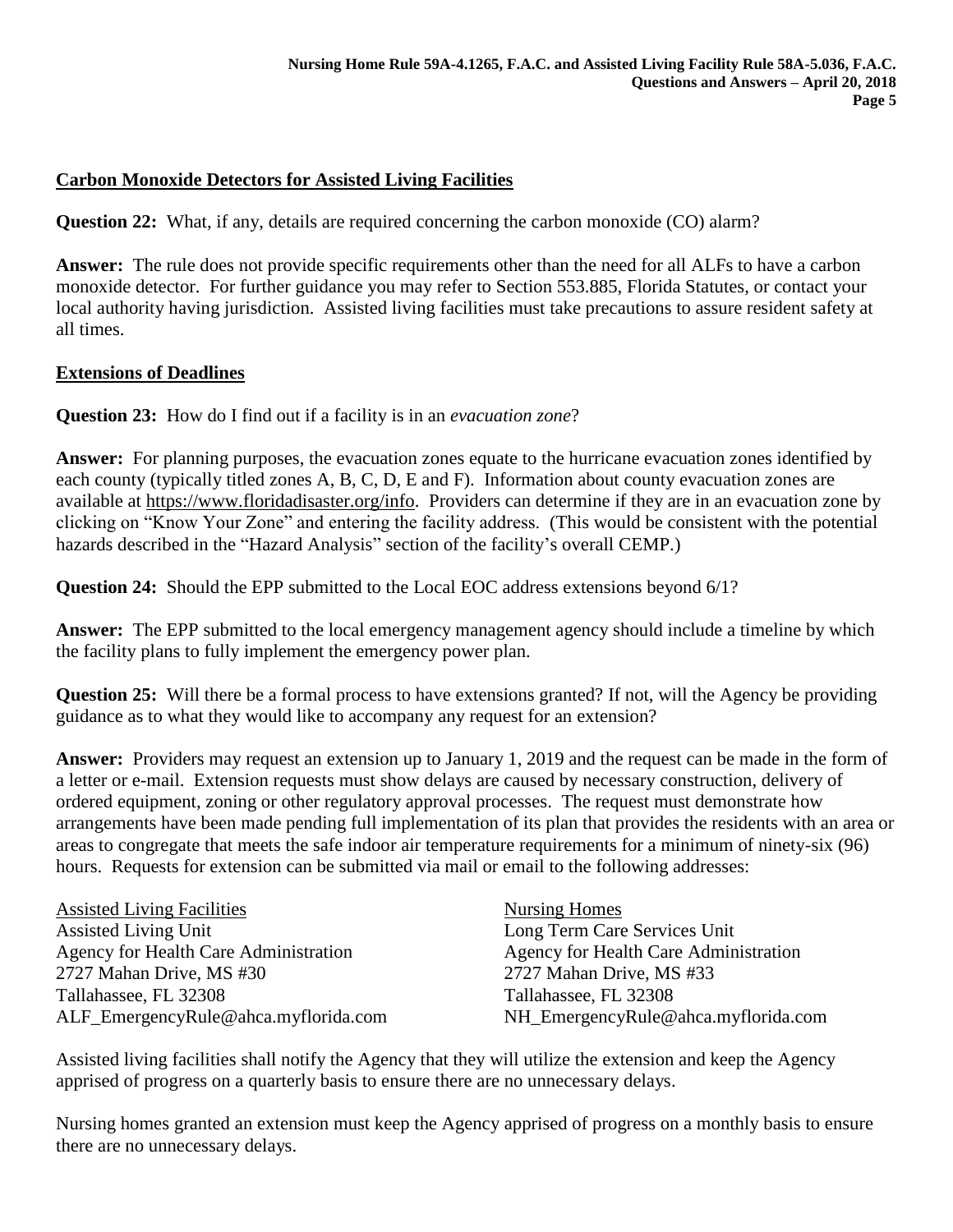**Question 26:** Do I need to file a Section 120.542, F.S. request for waiver or variance in order to receive an extension?

**Answer:** No. A rule waiver or variance request pursuant to Section 120.542, F.S., is not required when requesting an extension. The request can be made in the form of a letter or e-mail.

**Question 27:** Does a delay in approval past June 1, 2018 of the Emergency Environmental Control Plan by the local emergency management agency constitute a delay in a regulatory approval process?

### **Answer:** Yes.

**Question 28:** Will AHCA develop a form to fill out or request particular information to be submitted to a specified email address?

**Answer:** Providers must provide details as indicated in the rule specific to their individual circumstances. A form is not required, however, AHCA will provide a suggested format for facilities to utilize.

**Question 29:** Will AHCA develop a form to fill out or request particular information to be submitted to a specified email address for the progress reports?

**Answer:** A form is not required, however, AHCA will provide a suggested format for facilities to utilize.

**Question 30:** At the time of ALF extension notification, will AHCA also require submission of the ALF's arrangements to provide residents with an area(s) to congregate that meets the 81-degree temperature requirement pending full implementation of the plan?

# **Answer:** Yes.

# **Legal Waivers and Variances**

**Question 31:** If a facility received a variance or waiver under the Emergency Rules (59AER17-1 or 58AER17- 1) published in September, 2017, is the variance or waiver still valid?

**Answer:** No, the emergency rules 59AER17-1 and 58AER17-1 are no longer in effect and have been replaced by the permanent rules 59A-4.1265 and 58A-5.036, F.A.C. The permanent rules allow for extensions of the June 1, 2018 implementation deadline up to January 1, 2019, if certain conditions in the rules are met, without requiring a formal legal variance or waiver.

**Question 32:** The initial extension is in force from June 1, 2018 until January 1, 2019; however, an additional extension may be granted through a variance or waiver if unavoidable delays would cause the facility's implementation date to go beyond January 1, 2019. What is AHCA requiring for the Section 120.542, F.S. waiver/variance? Is AHCA contemplating receiving waiver requests at least 90 days prior to January 1, 2019 (Wednesday, October 3, 2018)?

**Answer:** Facilities should not assume requests will be approved and should make every effort to meet the requirements of the rule. Agencies generally have 90 days to grant or deny requests for variances or waivers